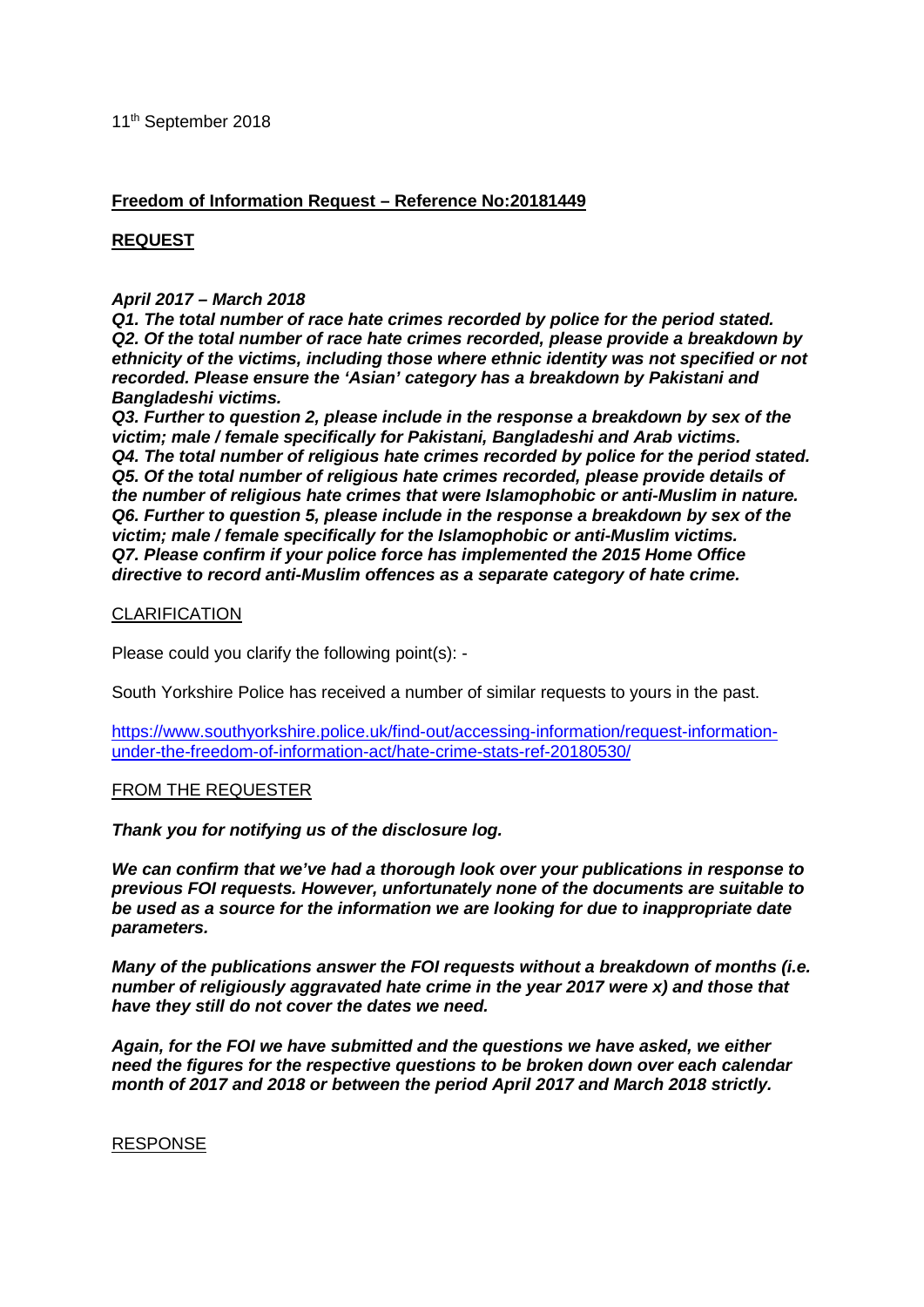I approached our Crime Management Data Returns Administrator for assistance with your request. The CMS system and Connect System is used to record complaints or allegations of those matters, which the Home Office specify should be recorded as 'crimes'.

She conducted a search of the two crime management systems. (CMS - our legacy system which provides data up to 4th December 2017 and our new CONNECT system which records crimes from that date onwards)

For FOI requests such as this, we access the two separate systems and the retrieval and data extraction varies greatly dependant on the search capabilities and the inputted data. The information you receive therefore may be in two different formats depending on your time parameters, and the data we can provide which will be dependent on the search capabilities of each system. All our systems are designed and used first and foremost for Policing Purposes and have limited search capability.

She provided me with the enclosed spreadsheet and the following explanation of her search criteria:

#### *CMS(II) DATA*

*CMS Racial Data – This is a count of offences recorded on the CMS crime register with the Hate Aggravating factor Racial and where the offence was recorded with a victim between dates 01-Apr-2017 and 04-Dec-2017. Of this count, I have provided a breakdown of the victim's gender, ethnicity and self-defined ethnicity.* 

*CMS Religion Data - This is a count of offences recorded on the CMS(ii) crime register with the Hate Aggravating factor Religion and where the offence was recorded with a victim between dates 01-Apr-2017 and 04-Dec-2017. Of this count, I have provided a breakdown of the victim's gender, ethnicity and self-defined ethnicity.*

*CMS Perceived Religion Data - This is a count of offences recorded on the CMS(ii) crime register with a Hate Aggravating factor Religion and where the offence was recorded with a victim between dates 01-Apr-2017 and 04-Dec-2017. Of this count, I have provided a breakdown of the victim's gender, ethnicity and self-defined ethnicity. I have also provided a breakdown of the Perceived religion aggravating factor.*

#### *CONNECT DATA*

*CONNECT Racial Data – This is a count of offences recorded on CONNECT for crime with the Keyword Hate - Racial and where the offence was recorded with a victim between dates 05-Dec-2017 and 31-Mar-2018. Of this count, I have provided a breakdown of the victim's gender, ethnicity and self-defined ethnicity.* 

*CONNECT Religion Data - This is a count of offences recorded on the CMS(ii) crime register with the Keyword Hate - Religion and where the offence was recorded with a victim between dates 05-Dec-2017 and 31-Mar-2018. Of this count, I have provided a breakdown of the victim's gender, ethnicity and self-defined ethnicity.*

*CONNECT- Perceived Religion Data - This is a count of offences recorded on CONNECT for crime with the keyword Hate – Perceived Religion and where the offence was recorded with a victim between dates 01-Apr-2017 and 04-Dec-2017. Of this count, I have provided a breakdown of the victim's gender, ethnicity and self-defined ethnicity. I have also provided a breakdown of the Perceived religion aggravating factor.*